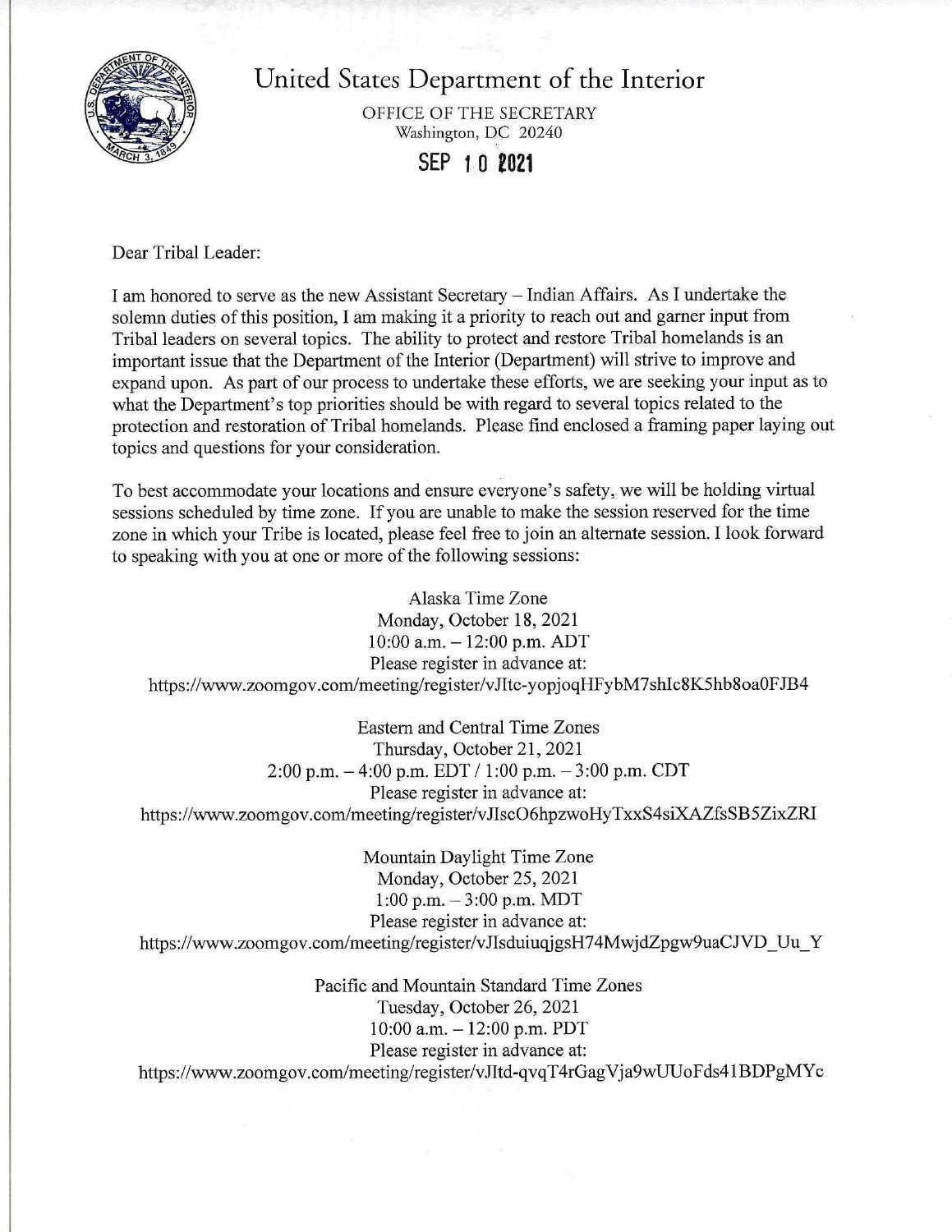In addition to joining one of the consultation sessions listed above, please submit any written comments to [consultation@bia.gov](mailto:consultation@bia.gov) by 11:59 p.m. ET on Friday, November 5, 2021.

I look forward to speaking with you. If you have any questions regarding this effort in the meantime, please feel free to contact Ms. Elizabeth K. Appel, Director, Office of Regulatory Affairs & Collaborative Action, at (202) 738-6065 or [elizabeth.appel@bia.gov](mailto:elizabeth.appel@bia.gov).

Sincerely,

Tele  $\mathbf{z}$ 

Bryan Newland Assistant Secretary - Indian Affairs

Enclosure